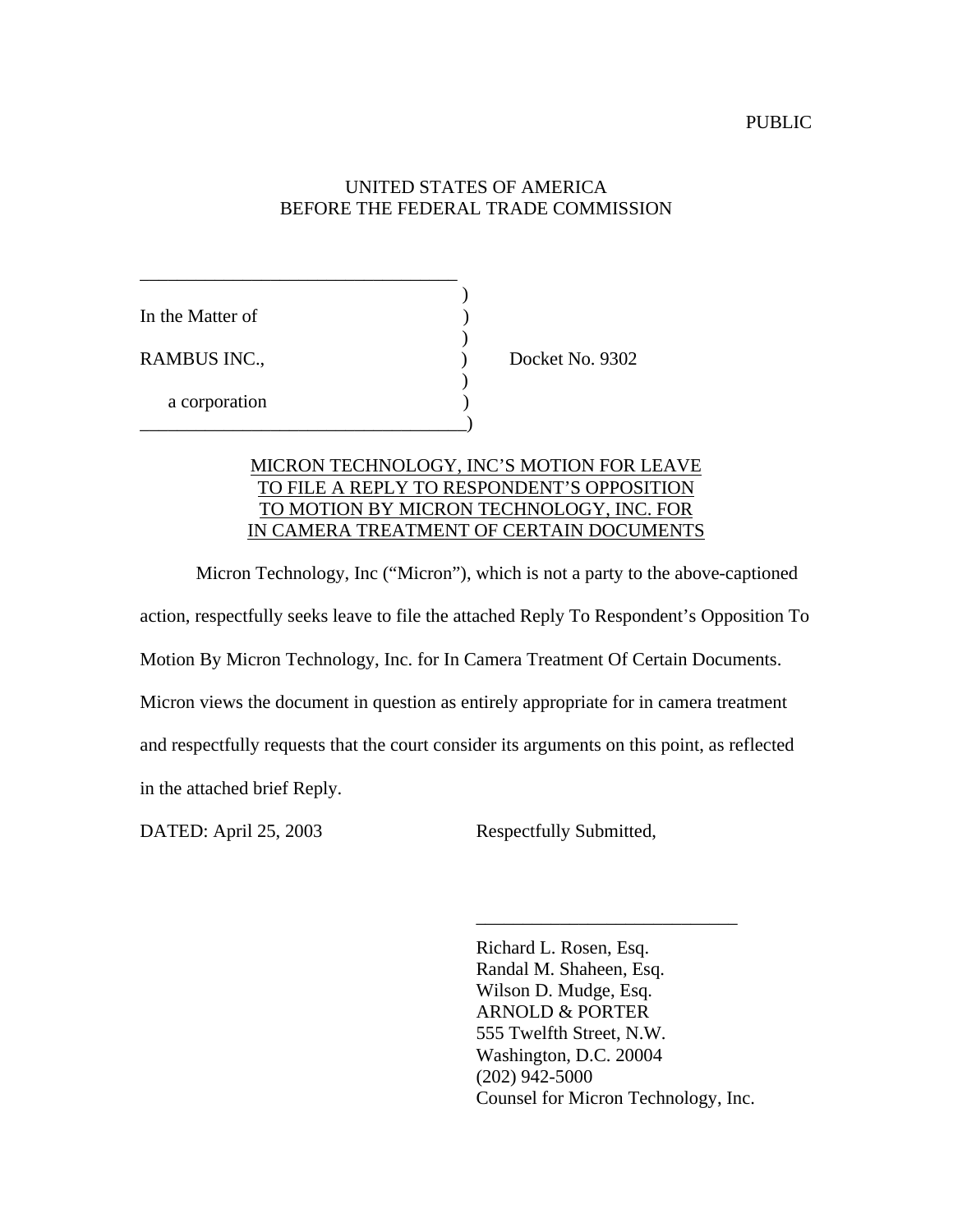## UNITED STATES OF AMERICA BEFORE THE FEDERAL TRADE COMMISSION

)

)

)

In the matter of  $\qquad \qquad$  )

RAMBUS INC.,  $Docket No. 9302$ a corporation

## **[PROPOSED] ORDER GRANTING MICRON TECHNOLOGY, INC.'S MOTION FOR LEAVE TO FILE A REPLY TO RESPONDENT'S MEMORANDUM IN OPPOSITION TO MOTION BY MICRON TECHNOLOGY, INC. FOR IN CAMERA TREATMENT OF CERTAIN DOCUMENTS**

Having reviewed all papers filed with this motion, the Court hereby GRANTS

Micron Technology, Inc.'s Motion For Leave To File A Reply To Respondent's

Memorandum In Opposition To Motion By Micron Technology, Inc. For In Camera

Treatment Of Certain Documents. Accordingly, IT IS HEREBY ORDERED that

Micron's Reply To Respondent's Memorandum In Opposition To Motion By Micron

Technology, Inc. For In Camera Treatment Of Certain Documents shall be filed.

Date: and the contract of the contract of the contract of the contract of the contract of the contract of the contract of the contract of the contract of the contract of the contract of the contract of the contract of the

Stephen J. McGuire Chief Administrative Law Judge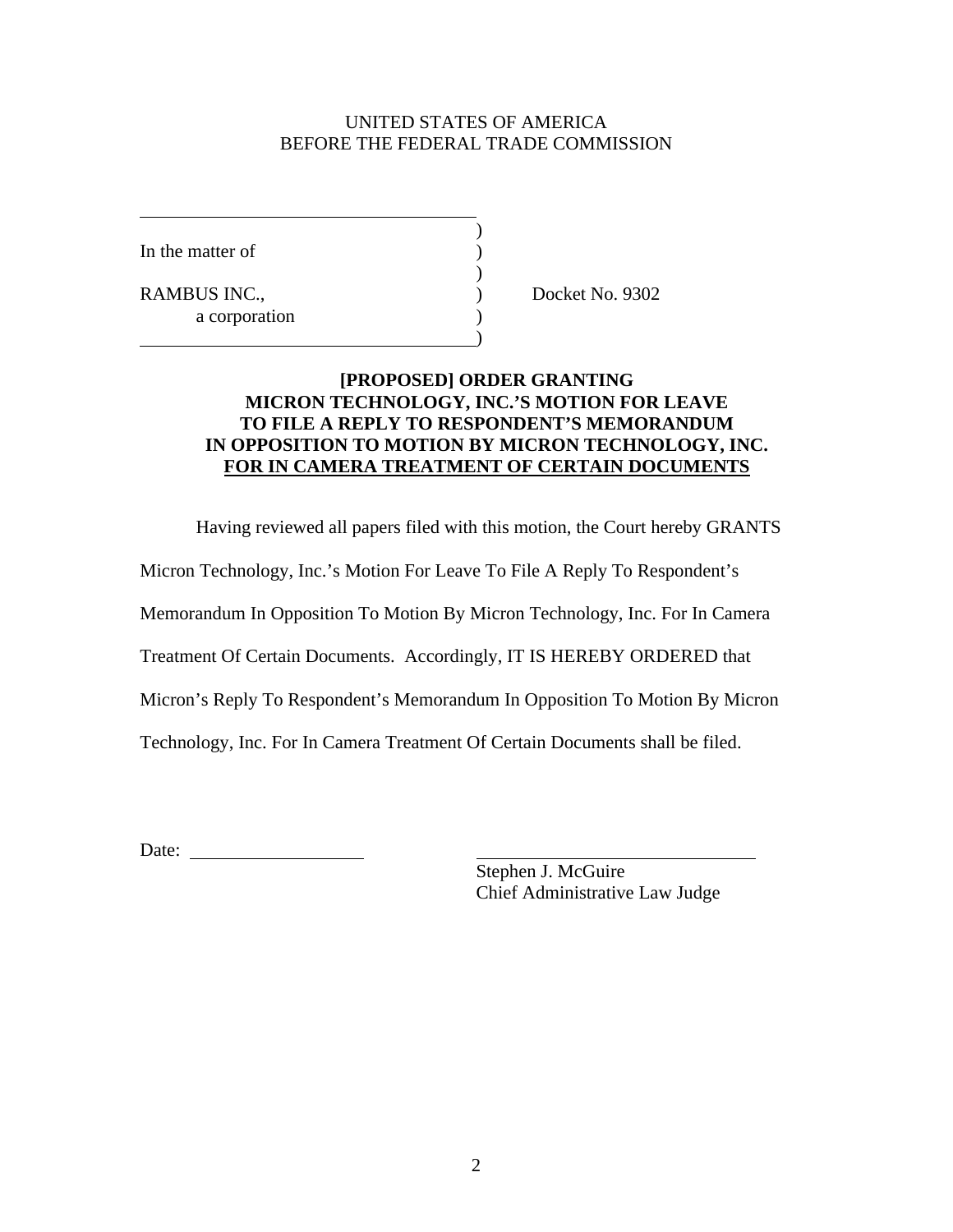#### **CERTIFICATE OF SERVICE**

I, Wilson D. Mudge, hereby certify that, on this the  $25<sup>th</sup>$  day of April, 2003, I caused copies of the foregoing MICRON TECHNOLOGY, INC'S MOTION FOR LEAVE TO FILE A REPLY TO RESPONDENT'S OPPOSITION TO MOTION BY MICRON TECHNOLOGY, INC. FOR IN CAMERA TREATMENT OF CERTAIN DOCUMENTS (with accompanying PROPOSED ORDER AND REPLY) to be served by the method indicated upon the following:

Wilson D. Mudge

#### **By Hand Delivery**

Judge Stephen J. McGuire Richard B. Dagen, Esq. Chief Administrative Law Judge Assistant Director Federal Trade Commission Bureau of Competition 600 Pennsylvania Avenue, N.W. Federal Trade Commission Room 106 600 Pennsylvania Ave., N.W. Washington, D.C. 20580 Washington, D.C. 20580

Malcolm L. Catt, Esq. Federal Trade Commission 601 New Jersey Avenue, N.W. Room NJ 6207 Washington, D.C. 20580

#### **By Facsimile and Overnight Delivery**

Steven M. Perry, Esq. Munger, Tolles & Olson LLP 355 South Grand Avenue  $35<sup>th</sup>$  Floor Los Angeles, CA 90071 (213) 687-3702 – Facsimile